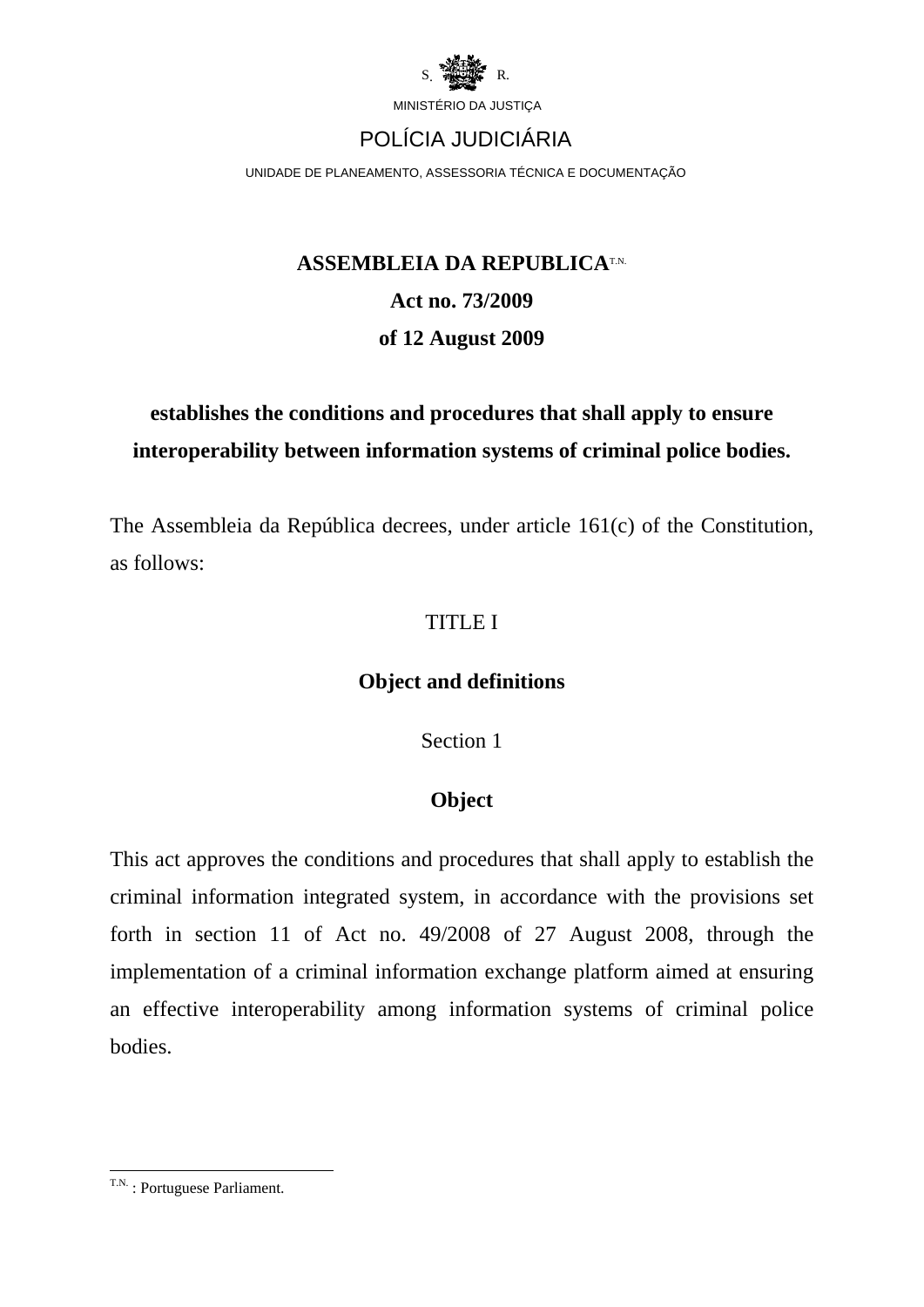

# POLÍCIA JUDICIÁRIA

UNIDADE DE PLANEAMENTO, ASSESSORIA TÉCNICA E DOCUMENTAÇÃO

#### Section 2

#### **Criminal information exchange platform**

1 – The platform shall be created to electronically exchange criminal information among criminal police bodies, hereinafter referred to as platform.

2 - The aim of the platform is to guarantee a high level of security within criminal information exchange among criminal police bodies, for the purposes of carrying out crime prevention and criminal investigation actions with a view to enhancing crime prevention and suppression.

### Section 3

### **Principles**

1 - Information systems of criminal police bodies are independent from one another and managed by each competent entity in accordance with the specifically applicable legal framework, however all necessary measures should be adopted to ensure the interoperability governed by this act so as to enable information sharing through the platform.

2 – Duly authorised members of criminal police bodies and judicial authorities shall have access to criminal information contained in the information systems referred to in the preceding subsection with regard to such matters, within the scope of their respective powers and competencies, they may need to know.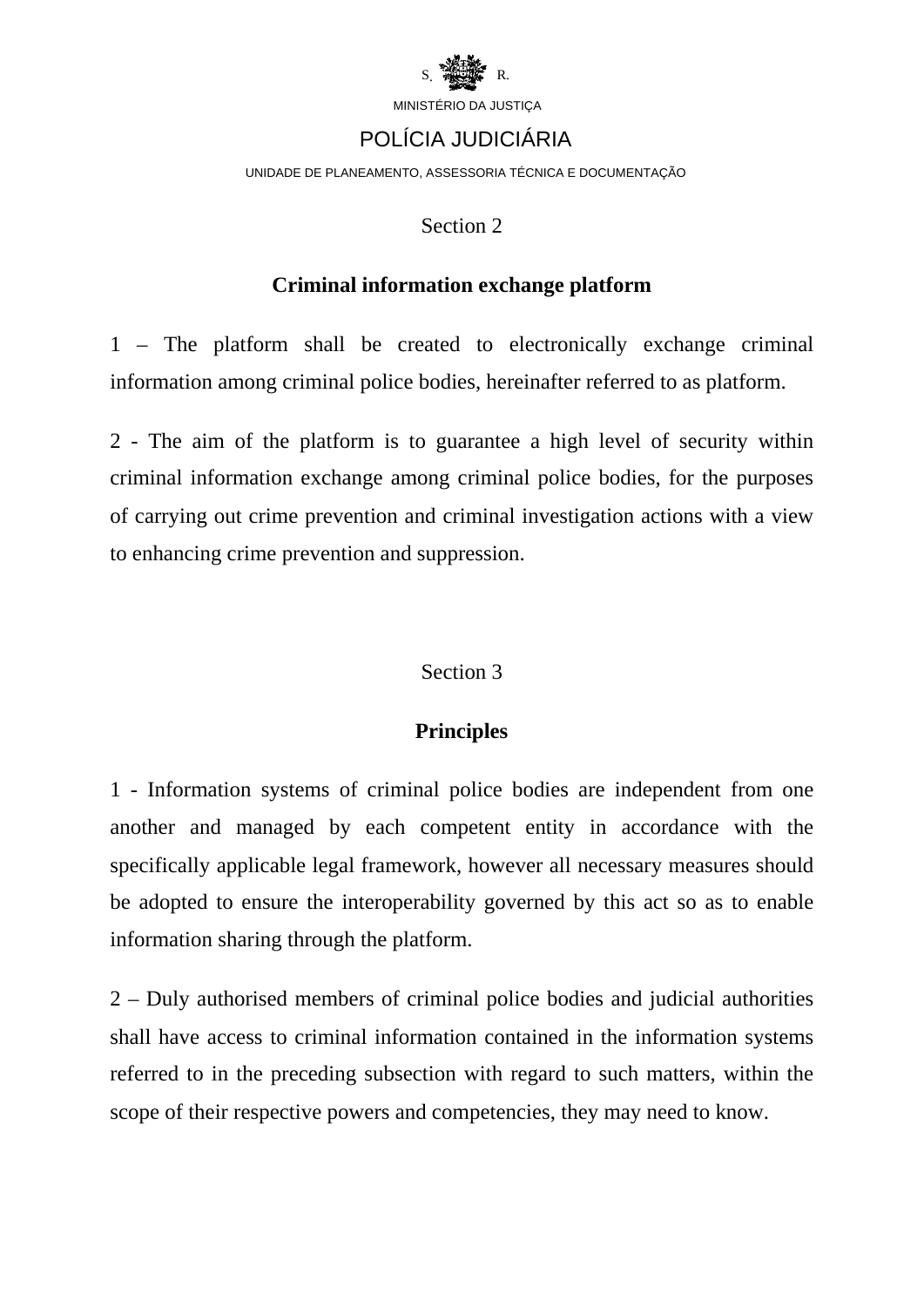

### POLÍCIA JUDICIÁRIA

UNIDADE DE PLANEAMENTO, ASSESSORIA TÉCNICA E DOCUMENTAÇÃO

3 – The provision of information and intelligence must be limited to what is deemed relevant and necessary for successful crime prevention or criminal investigation, in the particular case.

4 – Access to information systems and processing of matters collected in such systems shall be made in accordance with the provisions set out in this act and other applicable legislation.

5 – Persons who, whilst performing their duties, have had access to information systems of criminal police bodies are bound to the obligation of professional secrecy, even after their term of office.

### TITLE II

### **Information and intelligence exchange**

### Section 4

### **Composition of the platform**

1 – The platform for the exchange of criminal information must ensure:

- a) the security component;
- b) a standardized access interface for each criminal police body;
- c) a technical support component for interfaces and for accessing information;
- d) an indexation, research and data relationship component.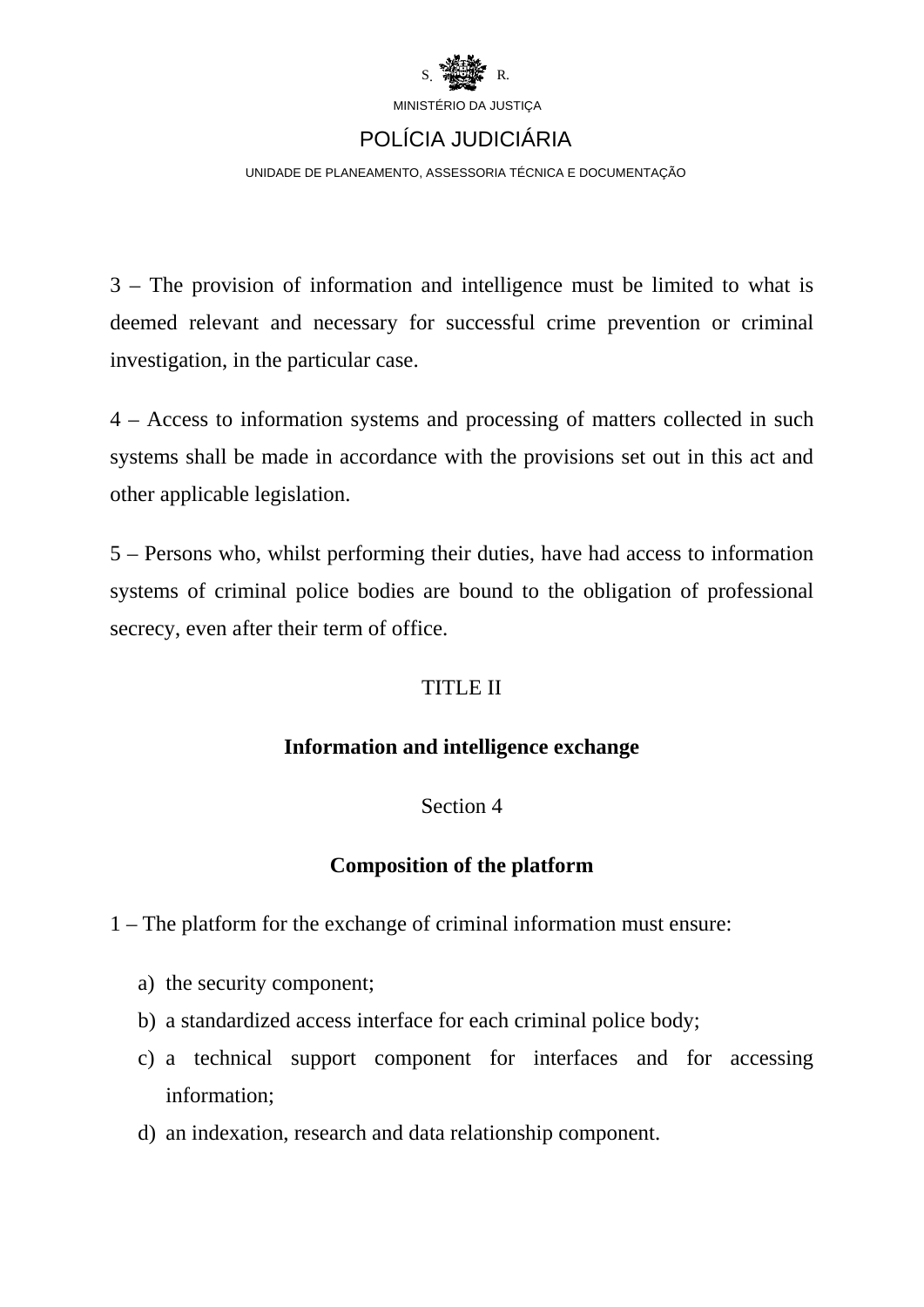

UNIDADE DE PLANEAMENTO, ASSESSORIA TÉCNICA E DOCUMENTAÇÃO

2 – The communications necessary to the regular functioning of the platform shall be carried out in a dedicated encrypted virtual network.

#### Section 5

#### **Responsibilities**

1 – The Secretary-General of the Internal Security System shall be responsible for guaranteeing the implementation and general coordination of the platform and, in particular, for ensuring the information exchange functionalities, as well as global supervision and security of the platform.

2 – Each criminal police body must ensure the regular functioning of their information systems, as well as contribute to the operability of the platform.

3 – The setting up and management of the dedicated encrypted virtual network, through which the secure data exchange must be carried out between users of the platform, falls under the combined responsibility of the information technology and communication services of criminal police bodies.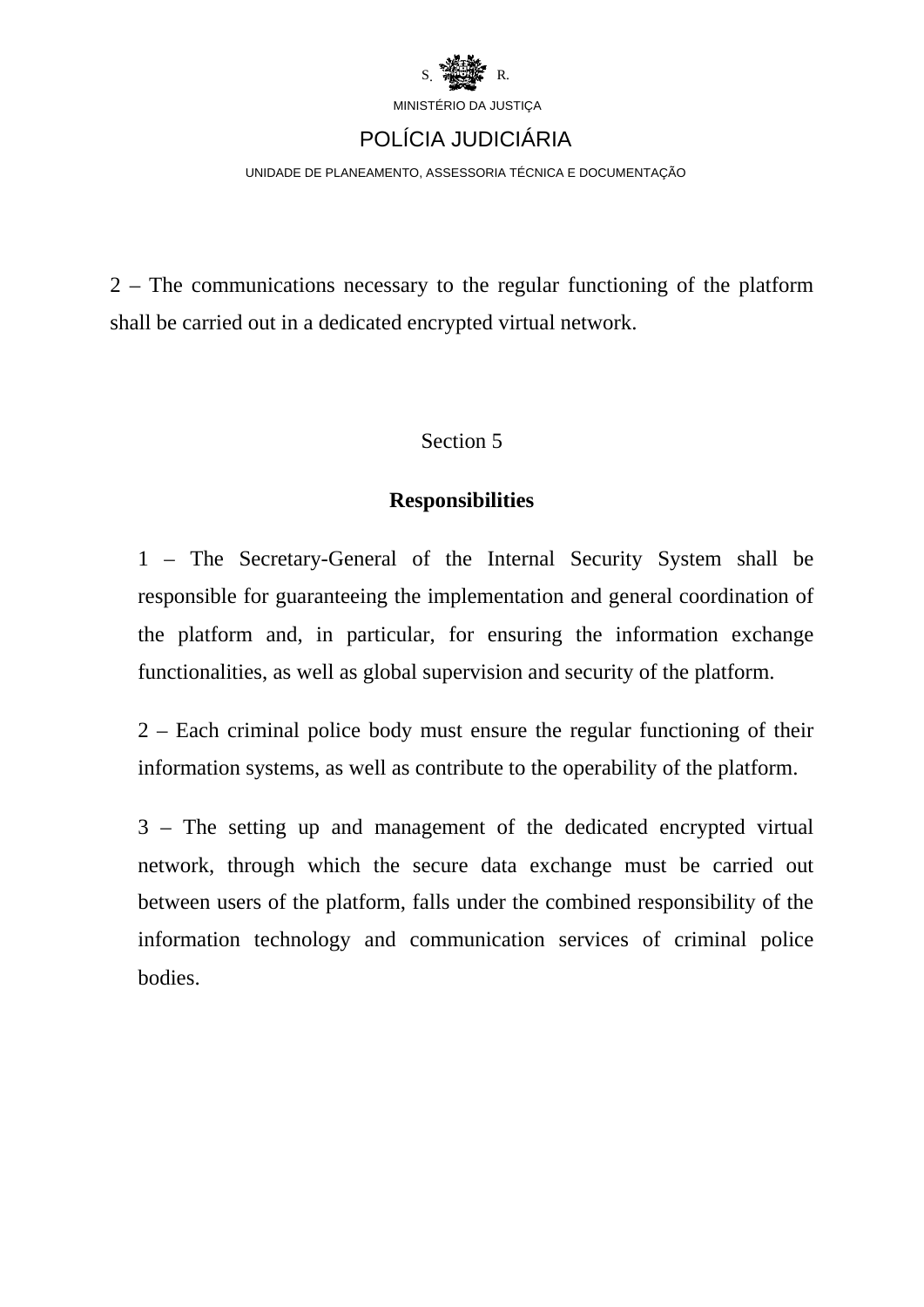

## POLÍCIA JUDICIÁRIA

UNIDADE DE PLANEAMENTO, ASSESSORIA TÉCNICA E DOCUMENTAÇÃO

#### Section 6

#### **Platform security**

1 – The entities referred to in the previous section shall adopt, in conjunction, the necessary measures, including a security plan, in order to:

- a) physically protect data, including by making contingency plans for the protection of critical infrastructures;
- b) deny unauthorised persons access to facilities in which personal data processing is being carried out (checks at facility entrance);
- c) prevent the unauthorised reading, copying, modification or removal of data media (control of data media);
- d) prevent the unauthorised introduction of data and the unauthorised search, modification or deletion of stored personal data (control of storage);
- e) prevent the automated data processing systems from being used by unauthorised persons by means of data transmission equipment (control of use);
- f) guarantee that persons authorised to use an automated data processing system shall have access only to the data covered by their access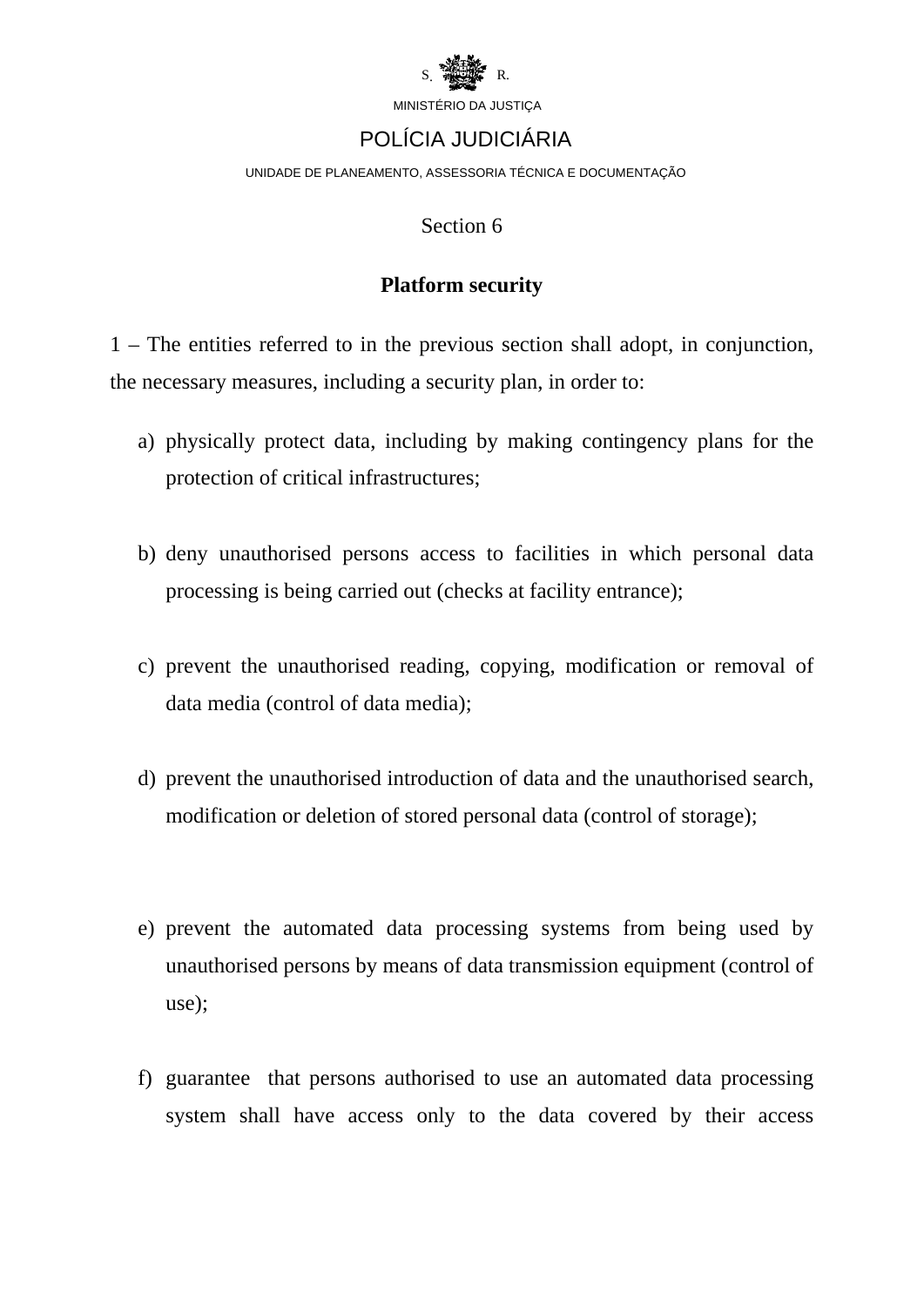

### POLÍCIA JUDICIÁRIA

UNIDADE DE PLANEAMENTO, ASSESSORIA TÉCNICA E DOCUMENTAÇÃO

authorisation, by means of individual and exclusive user identities and confidential access modes (control of data access);

- g) guarantee that all authorities with a right of access to the platform or to the data processing facilities, shall create profiles describing the functions and responsibilities of those persons who have access authorisation and are authorised to enter, update, delete and search data, and make these profiles available to the National Data Protection Commission without delay upon request (personnel profiles);
- h) ensure that it shall be possible to check and establish to which bodies personal data may be transmitted by means of data transmission equipment (control of data transmission);
- i) ensure that it shall be possible *a posteriori* to check and establish which personal data have been introduced into the automated data processing systems, when, by whom and for what purpose (control of data introduction);
- j) prevent, in particular, by means of appropriate encryption techniques, the unauthorised reading, copying, modification or deletion of data, during the transmission of personal data or during the transport of data media, (transport control);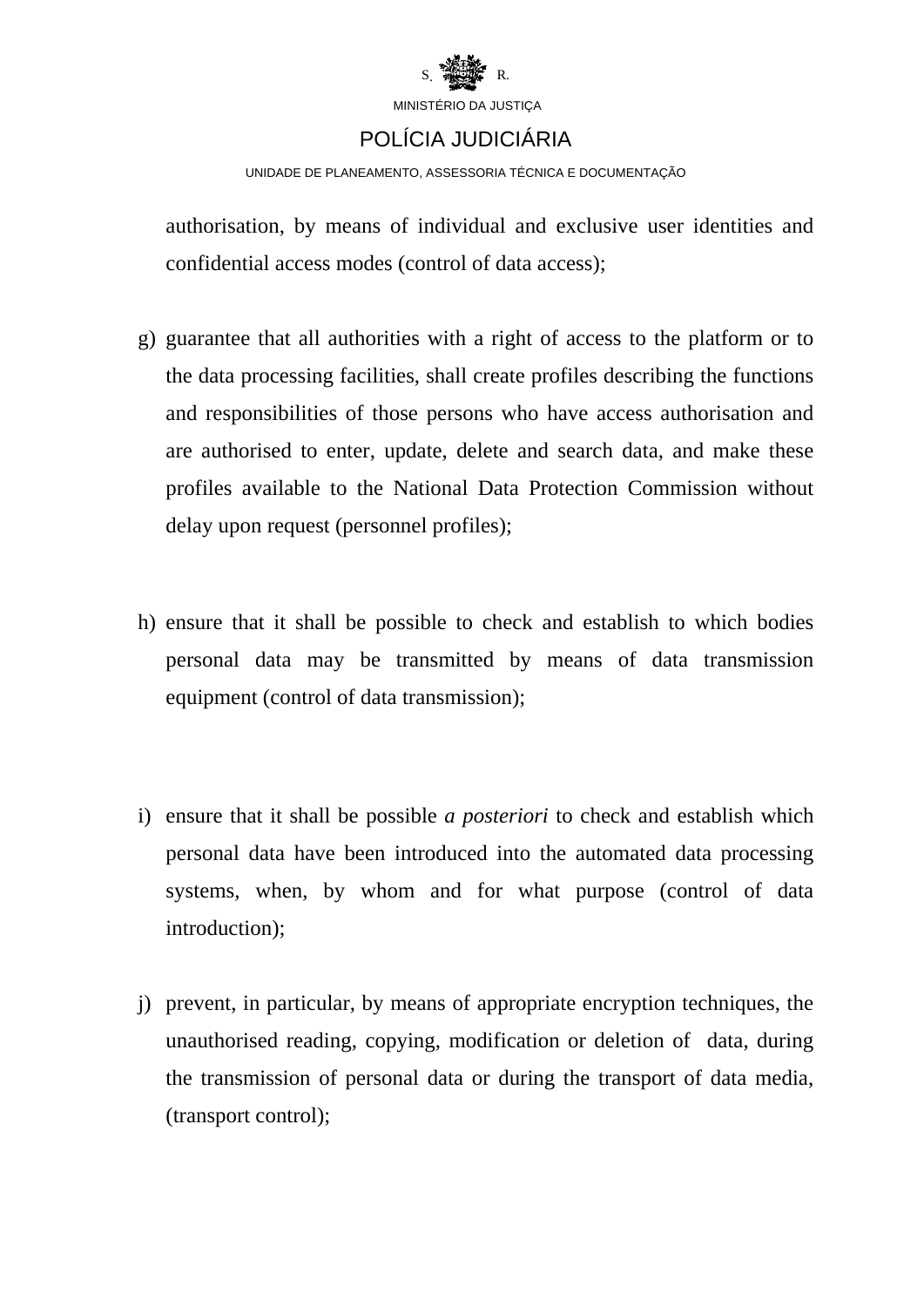

### POLÍCIA JUDICIÁRIA

UNIDADE DE PLANEAMENTO, ASSESSORIA TÉCNICA E DOCUMENTAÇÃO

k) monitor the effectiveness of the security measures referred to in this subsection and take the necessary organizational measures related to internal monitoring in order to ensure compliance with this act.

### Section 7

### **Control of use**

1 – All accesses to and all exchanges of personal data through the platform shall be duly recorded in order to check whether or not a search is lawful, to verify the lawfulness of data processing, to carry out self-monitoring and to ensure the proper functioning of the platform, as well as data integrity and security.

2 – The records must obligatorily include the search history, the date and time of the data transmitted, the data used to perform a search, the reference to the data transmitted and the names of the competent authority and user.

3 – It is up to the National Data Protection Commission to monitor the way in which the searches are conducted and how compliance is ensured with the legal provisions on data processing.

### Section 8

### **Criminal Information Integrated System Supervisory Board**

1 – The supervision of the Criminal Information Integrated System shall be ensured by the Criminal Information Integrated System Supervisory Board (CIISSB), without prejudice of the Assembleia da República's powers of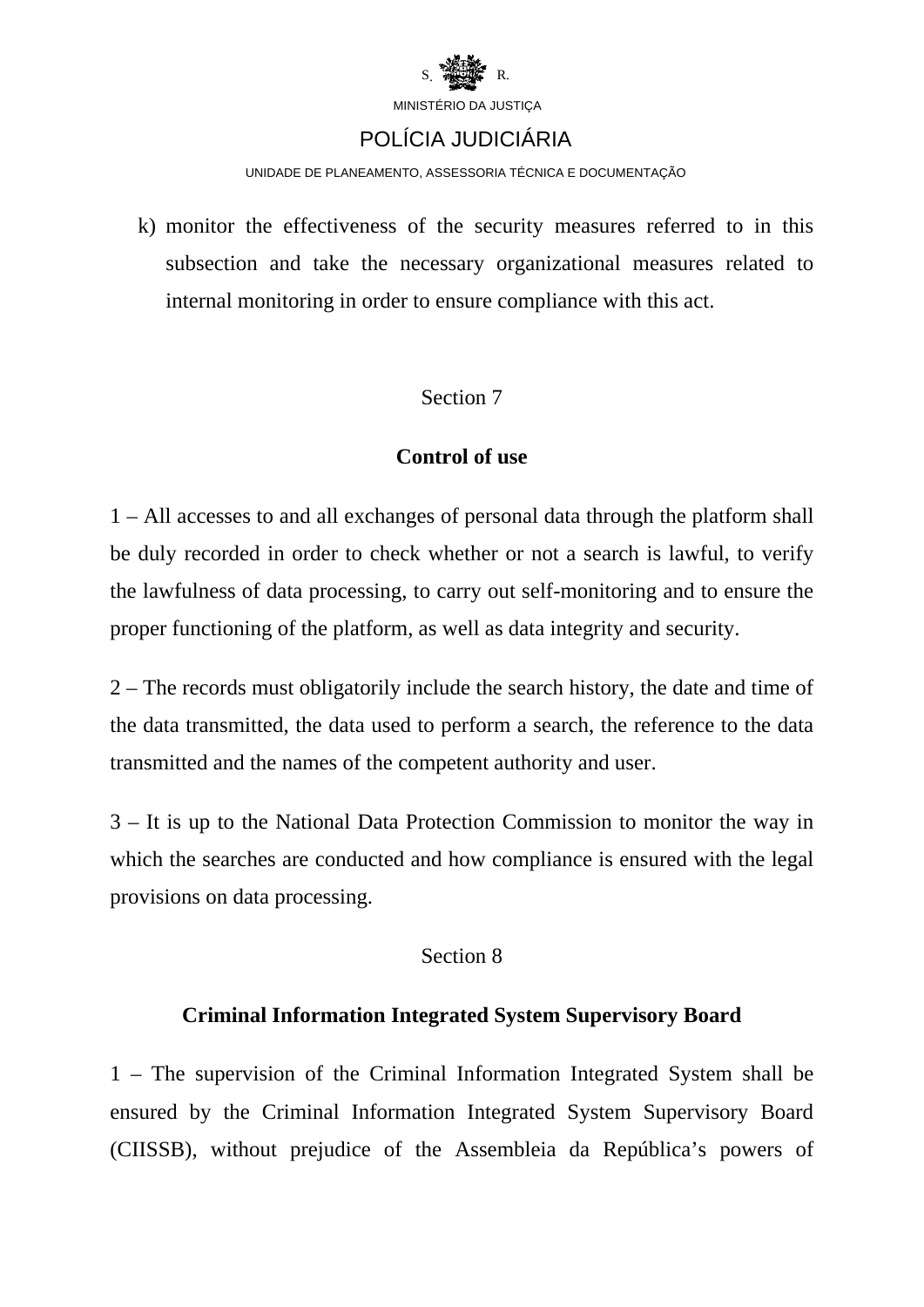

# POLÍCIA JUDICIÁRIA

UNIDADE DE PLANEAMENTO, ASSESSORIA TÉCNICA E DOCUMENTAÇÃO

supervision, in accordance with constitutional terms, and the competencies of the National Data Protection Commission.

2 – The Supervisory Board shall be composed of three citizens, of proven competence and enjoying their full civil and political rights, who shall be elected by the Assembleia da República by secret ballot and a two thirds majority of members present, provided that not less than the majority of members in full exercise of their office, and by two representatives appointed by the Superior Council of Magistracy and the Superior Council of the Public Prosecution Service, respectively.

3 – The three citizens of proven competence of the Council shall be elected by list, with individual or multiple candidates, depending on whether there are one or more vacancies to fill. The election shall be valid for a period of four years.

4 – Terms of office of the members appointed by the Superior Council of Magistracy and the Superior Council of the Public Prosecution Service shall be of four years.

5 – The CIISSB follows and supervises the activity of the Secretary-General of the Internal Security System, as well as the activity of the criminal police bodies as regards information and intelligence exchange through the Criminal Information Integrated System (CIIS), ensuring compliance with the Constitution and, in particular, the legal framework on citizens' fundamental rights, freedoms and guarantees.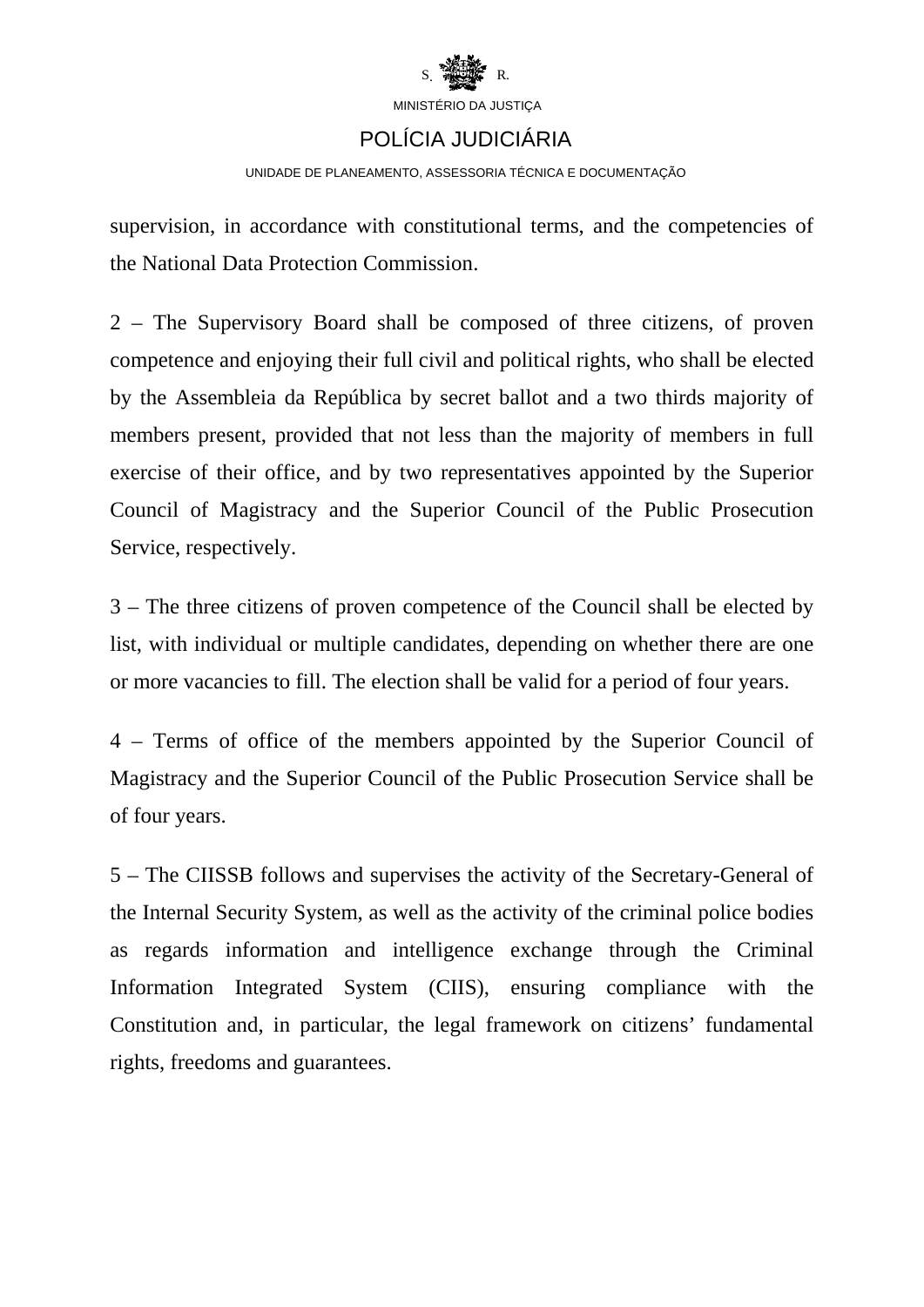

UNIDADE DE PLANEAMENTO, ASSESSORIA TÉCNICA E DOCUMENTAÇÃO

- 6 The CIISSB is especially responsible for:
	- a) assessing the reports related to the implementation and use of the CIIS by each criminal police body;
	- b) obtaining from the Secretary-General of the Internal Security System, on a bi-monthly basis, information on the compliance of the legal regulations for the creation of the Criminal Information Exchange Platform, and may seek and obtain any further clarification and information as it deems necessary for an adequate performance of its supervising duties on the CIIS;
	- c) carrying out inspection visits to collect elements concerning the CIIS way of functioning and activity from the Secretary-General of the Internal Security System, as well as from criminal police bodies;
	- d) seeking information as it deems necessary for the performance of its duties or on account of its knowledge of possible irregularities or violations of law;
	- e) delivering opinions to the Assembleia da República on the functioning of the CIIS at least once a year;
	- f) proposing to the Government the carrying out of inspection, inquiry or sanctioning procedures, on account of incidents that are serious enough to justify it;
	- g) giving its views on any legislative initiatives regarding the CIIS.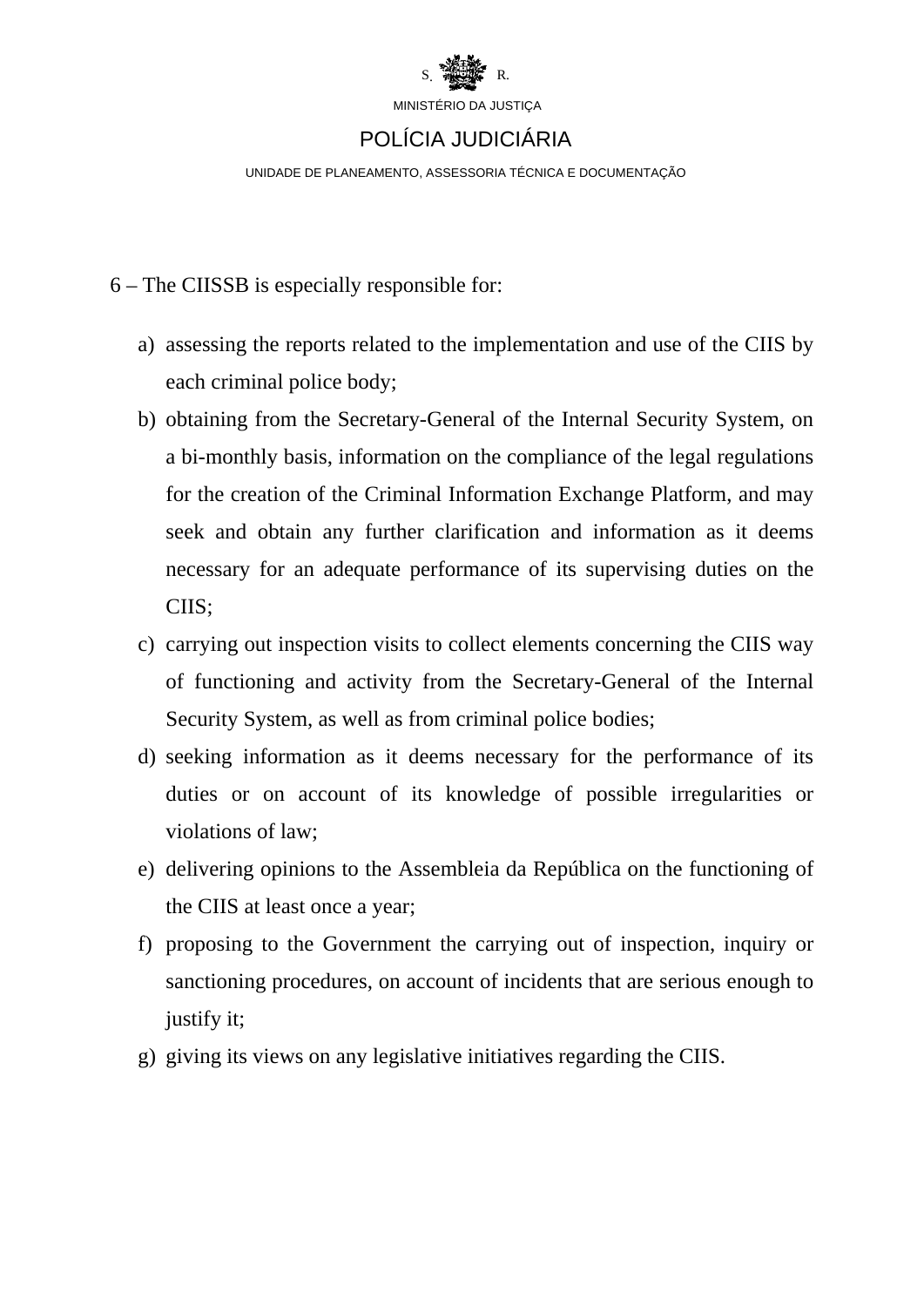

UNIDADE DE PLANEAMENTO, ASSESSORIA TÉCNICA E DOCUMENTAÇÃO

7 –The Supervisory Body is attached to the Assembleia da República, ensuring the latter all necessary means required to fulfil its obligations and competencies.

8 – To the CIISSB and respective members, as regards operating conditions, taking office and resignation, immunities, duties, rights and privileges, shall apply the provisions set forth in section 9 (4) and in sections 10, 11, 12 and 13 of Act no. 30/84, of 5 September 1984, in the version resulting from the Organic Law no. 4/2004, of 6 November 2004.

#### Section 9

### **Provision of information and intelligence**

1 – Through the platform it shall be possible to:

- a) directly access, with due regard to the necessity principle enshrined in section 3 (2), information and intelligence that are not covered by investigation secrecy;
- b) request information and intelligence that are covered by investigation secrecy.

2 – Each criminal police body shall ensure that the conditions applied to the provision of information and intelligence sought through the platform, shall not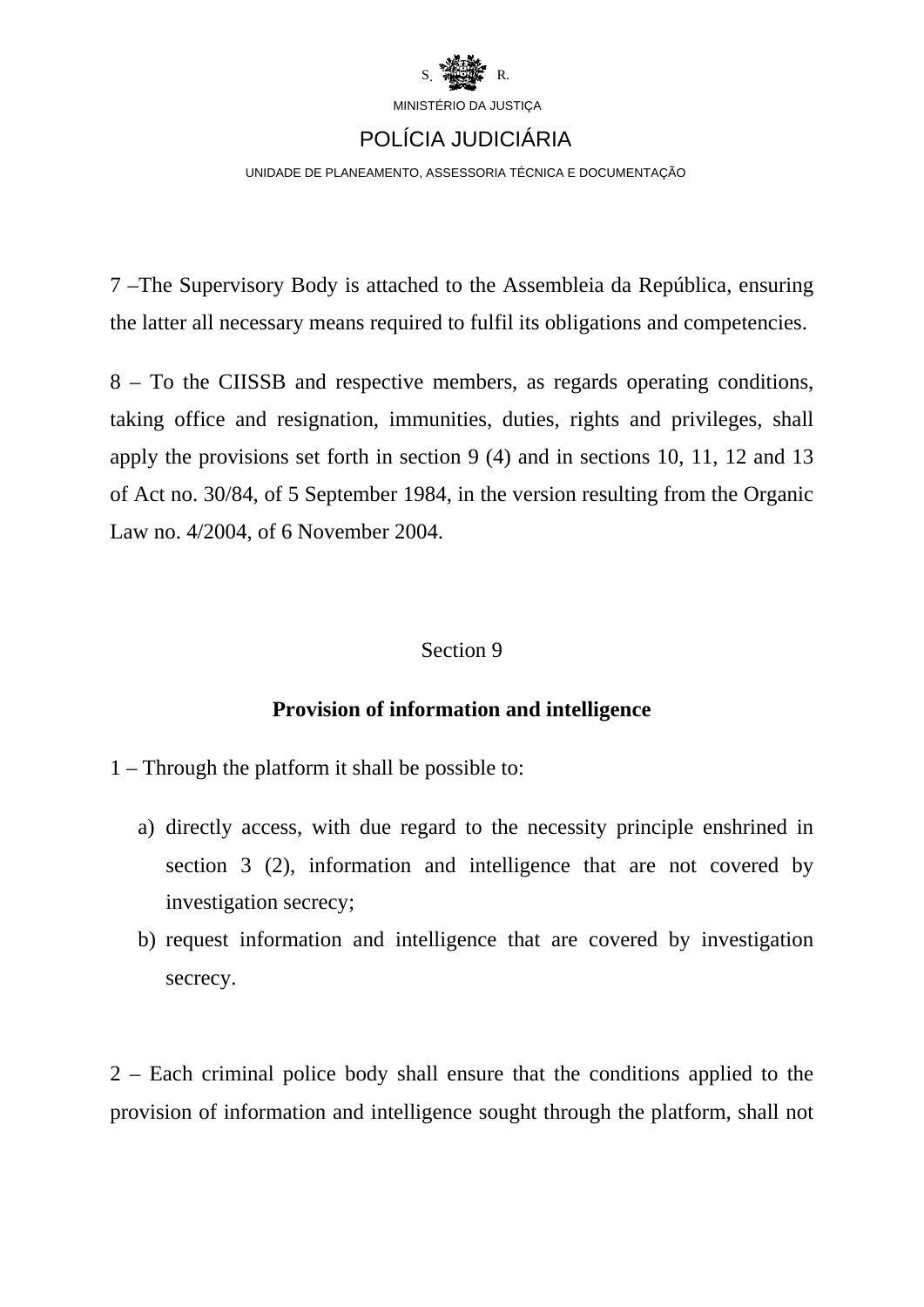

# POLÍCIA JUDICIÁRIA

#### UNIDADE DE PLANEAMENTO, ASSESSORIA TÉCNICA E DOCUMENTAÇÃO

be stricter than those applicable, at national level, to the provision of information and intelligence, in similar circumstances.

3 – The exchange of information and intelligence, under the terms laid down herein, shall not be subject to an agreement or authorisation from the judicial authority, where the requested authority is able, under the terms of the applicable law, to access such data without such a requirement.

4 – In such cases where access to information and intelligence legally requires an agreement or authorisation from a judicial authority, it must be sought by the requested authority to the competent judicial authority in order to be determined in accordance with such rules similar to those applied to the requested criminal police body.

5 – Data that are accessible through the platform shall be solely introduced, updated and deleted by users of the systems of each criminal police body, according to the specific legislation which governs them.

6 – Information and intelligence shall only be accessed electronically under the conditions authorised in this act.

### Section 10

### **Access profiles**

1 – Access to the platform shall be carried out according to the following profiles:

a) Profile 1 – reserved to the heads of each criminal police body;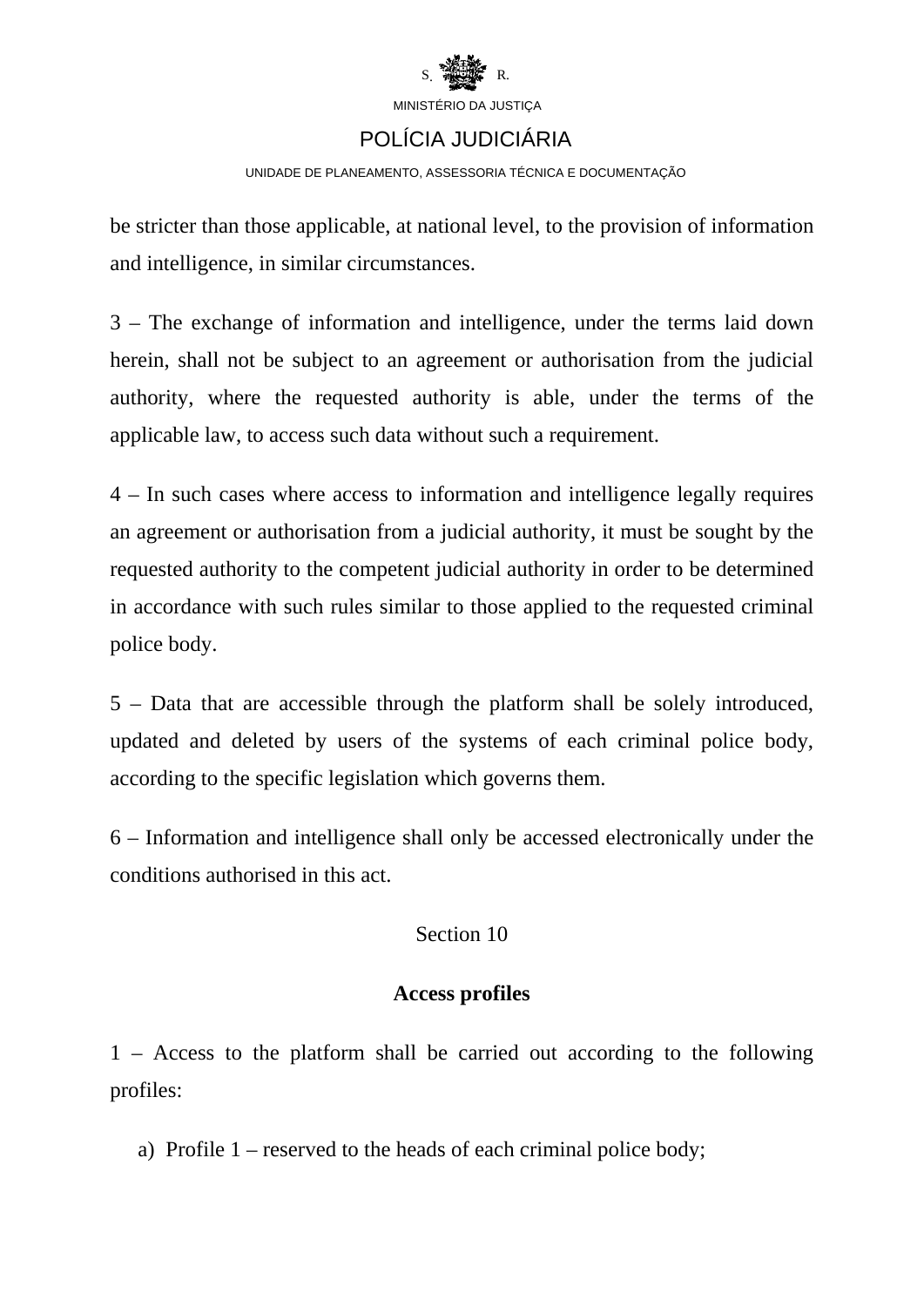

### POLÍCIA JUDICIÁRIA

UNIDADE DE PLANEAMENTO, ASSESSORIA TÉCNICA E DOCUMENTAÇÃO

- b) Profile 2 reserved to the heads of criminal investigation units of each participating entity in the platform;
- c) Profile 3 reserved to users performing functions as analysts.

2 – Horizontally structured profiles shall be simultaneously established allowing that access to the platform takes into account the different tasks and remits of criminal police bodies arising from Act no. 49/2008, of 27August 2008, and other applicable legislation.

3 – The Coordinating Council of the Criminal Police Bodies shall approve the appropriate institutional mechanisms for the assignment of profiles, rules concerning records of usage and access audits, as well as other security procedures that ensure compliance with the provisions set out in section 6.

4 – The competent judicial authorities may, at any moment, access information, concerning inquiries conducted by them, in the criminal information integrated system.

### Section 11

### **Time limit in case of indirect access**

1 – Where information cannot be obtained via direct access, the requested criminal police body shall set up procedures so that it is able to respond to information and intelligence requests within a maximum period of eight hours.

2 – Should the criminal police body, holder of the information, be unable to respond within a period of eight hours, it must indicate the reasons for such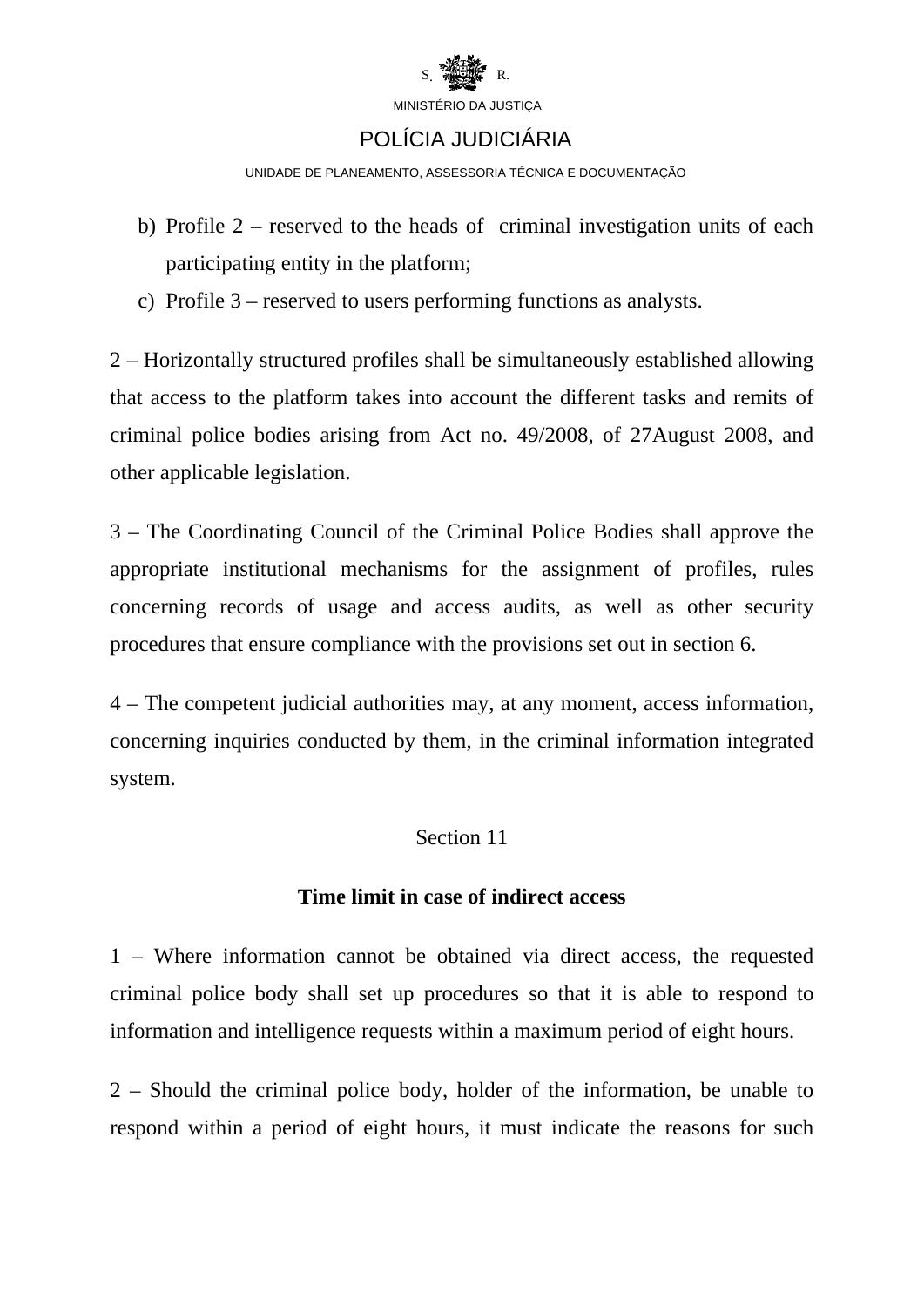

### POLÍCIA JUDICIÁRIA

UNIDADE DE PLANEAMENTO, ASSESSORIA TÉCNICA E DOCUMENTAÇÃO

temporary impossibility, determining, in that case, the respective time limit to reply.

### Section 12

### **Information and intelligence requests**

1 – Information and intelligence may be requested for crime prevention and criminal investigation purposes where there are factual reasons to justify the request. The request shall set out those factual reasons and explain the purpose for which the information and intelligence is sought and the connection between the purpose and the person who is the subject of such information and intelligence.

2 - The requesting entity shall refrain from requesting more information or intelligence than necessary for the purpose of the request.

3 - Requests for information or intelligence shall include the items set out in the forms, pursuant to section 14 of Act no. 49/2008, of August 27, 2008, approved by the Coordinating Council of the Criminal Police Bodies.

### Section 13

### **Data protection**

1 - Personal data processed in the context of the implementation of this act shall be protected in accordance with Act no. 67/2008, of 26 October 2008.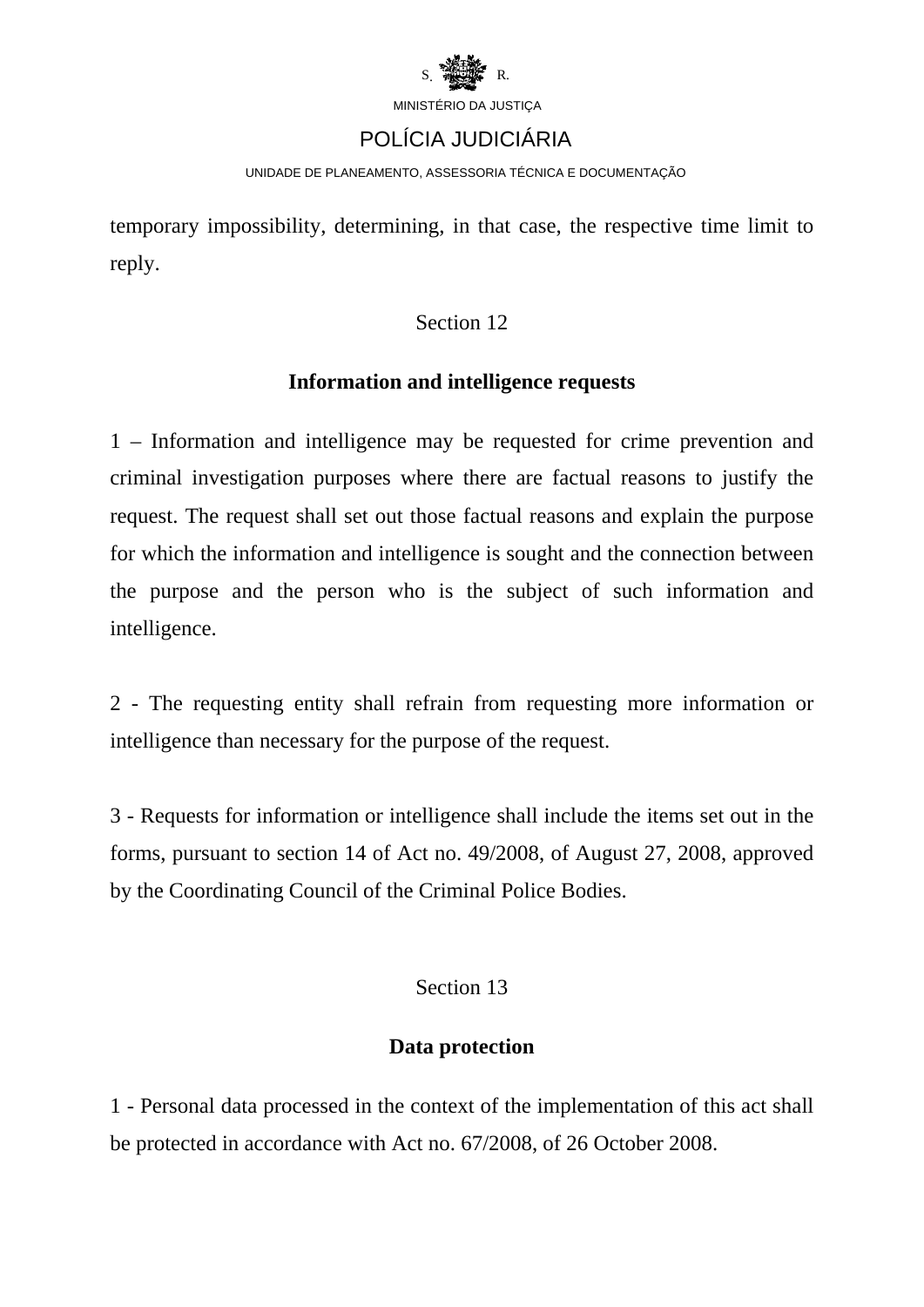

# POLÍCIA JUDICIÁRIA

UNIDADE DE PLANEAMENTO, ASSESSORIA TÉCNICA E DOCUMENTAÇÃO

2 – Whilst using the platform each entity shall ensure compliance with the legal framework and specific additional procedures approved by the Coordinating Council of the Criminal Police Bodies on data protection concerning data exchanged through the platform.

3 – The use of information and intelligence obtained, under this act, through the platform, shall be also subject to the legal provisions in force concerning data protection.

4 – Information and intelligence, including personal data, obtained under this act, may be used by the entities to which it has been provided solely for the purposes for which it has been supplied or for preventing an immediate and serious threat to internal security.

### Section 14

### **Confidentiality**

 1 - The authorities obtaining information and intelligence through the platform shall comply, in each specific case, with the requirements of investigation secrecy and shall guarantee the confidentiality of all provided information and intelligence classified as such.

2 – The persons who, whilst performing their duties, have access to information and intelligence through the criminal information integrated system shall be bound to the obligation of professional secrecy pursuant to the provisions set forth in section 17 (1) of Act no. 67/98, of 26 October 1998.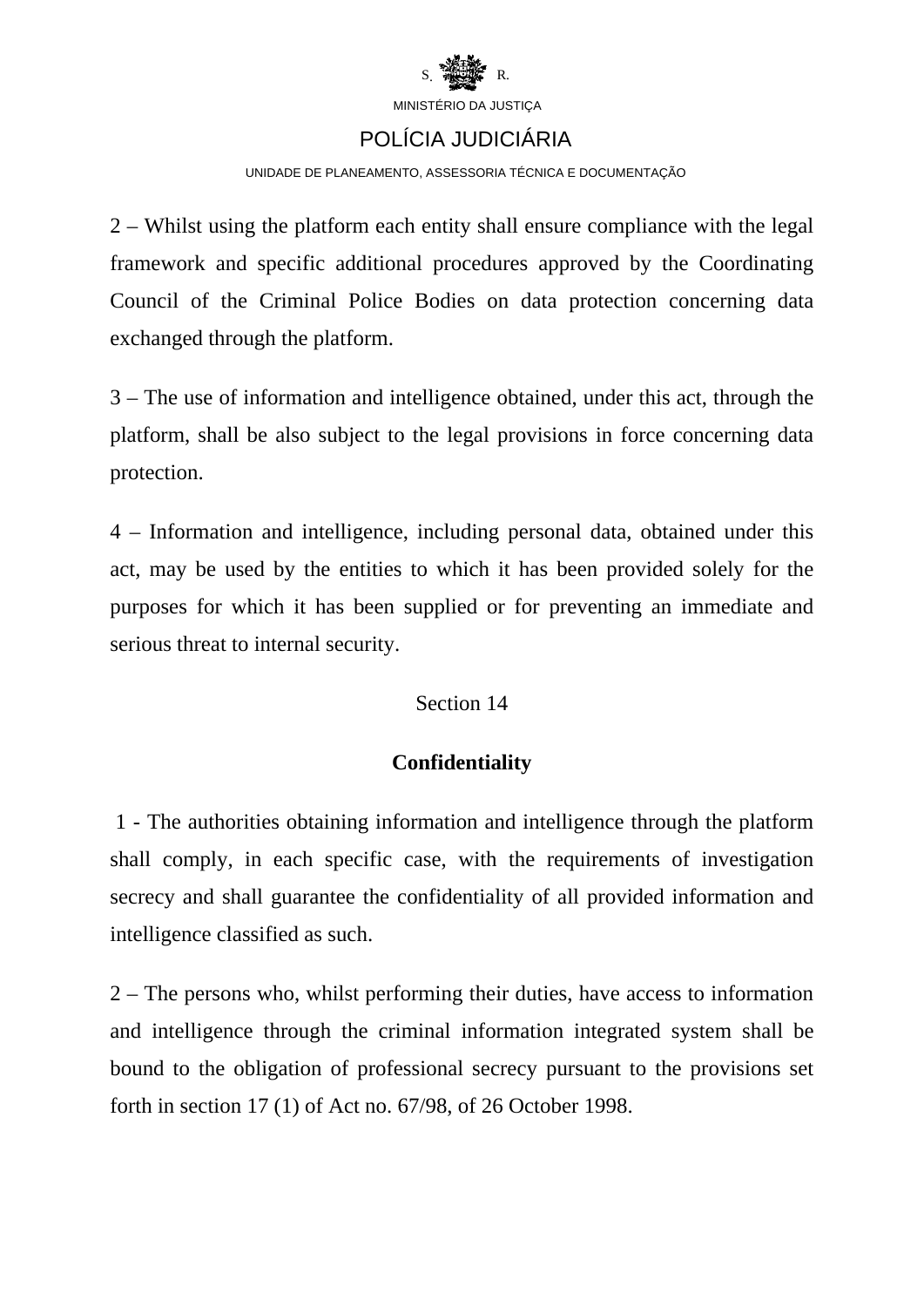

### POLÍCIA JUDICIÁRIA

UNIDADE DE PLANEAMENTO, ASSESSORIA TÉCNICA E DOCUMENTAÇÃO

### TITLE III

### **Final provisions**

### Section 15

### **Planning and implementation**

1 – The Secretary-General of the Internal Security System shall submit for consideration and approval to the Coordinating Council of the Criminal Police Bodies:

- a) The design study of the platform for the exchange of criminal information between criminal police bodies, with all technical specifications of the project;
- b) The prototype illustrating the architecture, organization and functioning of the platform as provided for in this act;
- c) The specific additional procedures applicable to the platform aimed at strengthening the conditions related to data protection;
- d) The action plan that shall be carried out in order to develop a pilot-system and extend it to criminal police bodies.

2 - The Secretary-General of the Internal Security System shall submit to the Coordinating Council of Criminal Police Bodies the full list of all the existing and accessible information systems within each criminal police body by the date this act shall enter into force and periodically deliver updated information on new applications to be accessed through the platform.